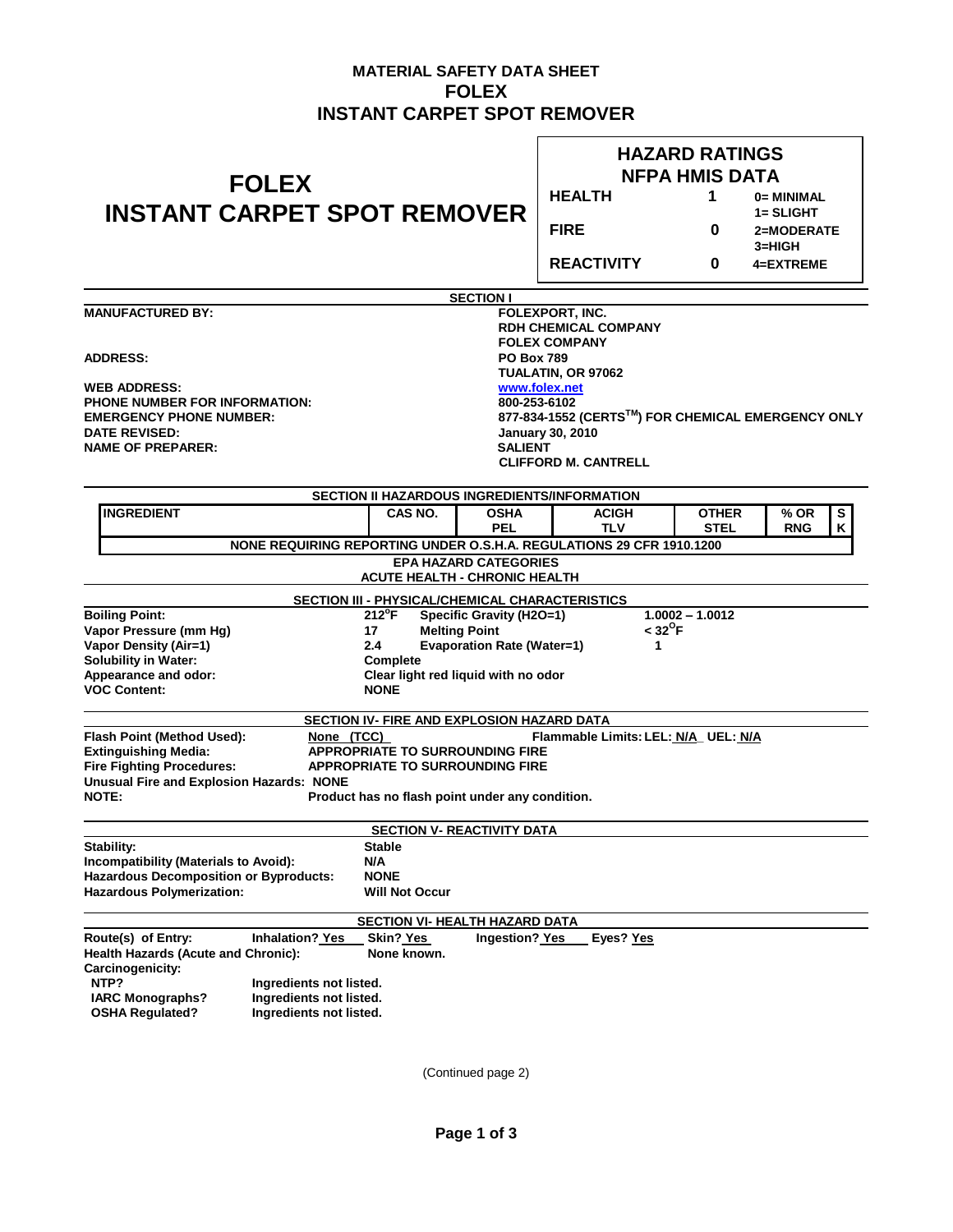## **MATERIAL SAFETY DATA SHEET FOLEX INSTANT CARPET SPOT REMOVER**

| <b>Signs and Symptoms of Exposure:</b>                                        |                                                                                                                                                                                          |                                                                                                                |  |  |  |
|-------------------------------------------------------------------------------|------------------------------------------------------------------------------------------------------------------------------------------------------------------------------------------|----------------------------------------------------------------------------------------------------------------|--|--|--|
| <b>INHALATION:</b>                                                            | Same as water                                                                                                                                                                            |                                                                                                                |  |  |  |
| <b>INGESTION:</b>                                                             | Ingestion (swallowing) large quantities (more than one cup) may result in irritation of digestive system<br>and other symptoms of gastric distress.                                      |                                                                                                                |  |  |  |
| <b>SKIN CONTACT:</b>                                                          | Same as water for persons with normal, intact skin. Persons with dry, cracked or extremely sensitive<br>skin may experience minor irritation.                                            |                                                                                                                |  |  |  |
| Possible minor irritation.<br><b>EYE CONTACT:</b>                             |                                                                                                                                                                                          |                                                                                                                |  |  |  |
|                                                                               | Medical Conditions Generally Aggravated by Exposure: None known.                                                                                                                         |                                                                                                                |  |  |  |
| <b>Emergency and First Aid Procedures:</b>                                    |                                                                                                                                                                                          |                                                                                                                |  |  |  |
| <b>EYE CONTACT:</b><br><b>INGESTION:</b>                                      | Rinse eyes in clear running water. If irritation results and persists, GET MEDICAL ATTENTION.<br>Rinse mouth and dilute stomach contents with 3-4 glasses of water. CONSULT A PHYSICIAN. |                                                                                                                |  |  |  |
| <b>OTHER INFORMATION:</b>                                                     | Not known to be mutagenic or carcinogenic.                                                                                                                                               |                                                                                                                |  |  |  |
|                                                                               |                                                                                                                                                                                          | <b>VII- PRECAUTIONS FOR SAFE HANDLING AND USE</b>                                                              |  |  |  |
|                                                                               | Steps to Be Taken in Case Material is Released or Spilled:                                                                                                                               |                                                                                                                |  |  |  |
| <b>SMALL SPILLS:</b>                                                          | system.                                                                                                                                                                                  | Mop or blott up with cloth or paper. Dispose with normal sanitary solid waste or flush to sanitary sewer       |  |  |  |
| <b>Waste Disposal Method:</b>                                                 | Waste disposal regulations vary greatly. Dispose of waste in accordance with local, state and federal<br>regulations.                                                                    |                                                                                                                |  |  |  |
| Precautions to Be Taken in Handling and Storing:<br><b>Other Precautions:</b> |                                                                                                                                                                                          | KEEP CONTAINER CLOSED WHEN NOT IN USE. Do not freeze.<br>KEEP THIS AND ALL CHEMICALS OUT OF REACH OF CHILDREN. |  |  |  |
|                                                                               |                                                                                                                                                                                          | <b>SECTION VIII- Control Measures</b>                                                                          |  |  |  |
| <b>Respiratory Protection (Specify Type):</b>                                 | Not required.                                                                                                                                                                            |                                                                                                                |  |  |  |
| <b>Ventilation:</b>                                                           | Not required.                                                                                                                                                                            |                                                                                                                |  |  |  |
| <b>Protective Gloves:</b>                                                     | Not required.                                                                                                                                                                            |                                                                                                                |  |  |  |
| <b>Eye Protection:</b>                                                        | Not required.                                                                                                                                                                            |                                                                                                                |  |  |  |
| <b>Other Protective Clothing or Equipment:</b>                                | Not required.                                                                                                                                                                            |                                                                                                                |  |  |  |
| <b>Work/Hygienic Practices:</b>                                               |                                                                                                                                                                                          | Rinse product from skin after use. Use good housekeeping practices.                                            |  |  |  |
|                                                                               |                                                                                                                                                                                          | <b>SECTION IX - Additional Information</b>                                                                     |  |  |  |
|                                                                               |                                                                                                                                                                                          | <b>ENVIRONMENTAL</b>                                                                                           |  |  |  |
| <b>BIODEGRADABILITY:</b>                                                      | <b>BIODEGRADABLE.</b>                                                                                                                                                                    |                                                                                                                |  |  |  |
| <b>WASTE DISPOSAL METHODS:</b>                                                | STATE AND FEDERAL REGULATIONS.                                                                                                                                                           | DISPOSE OF IN AN AUTHORIZED WASTE FACILITY IN ACCORDANCE WITH LOCAL,                                           |  |  |  |
|                                                                               |                                                                                                                                                                                          | <b>ADDITIONAL INFORMATION</b>                                                                                  |  |  |  |
|                                                                               | EVEN AFTER CONTAINER IS EMPTIED. KEEP EMPTY CONTAINER CLOSED TIGHTLY.                                                                                                                    | EMPTY CONTAINER HANDLING: WARNING! EMPTIED CONTAINER RETAINS PRODUCT RESIDUE. OBSERVE ALL PRECAUTIONS          |  |  |  |
|                                                                               |                                                                                                                                                                                          | <b>SARA TITLE III REPORTING REQUIREMENTS</b>                                                                   |  |  |  |
|                                                                               | <b>SECTION 302- EXTREMELY HAZARDOUS SUBSTANCES</b>                                                                                                                                       | <b>REPORTING NOT REQUIRED</b>                                                                                  |  |  |  |
| <b>SECTION 304- HAZARDOUS RELEASES</b>                                        |                                                                                                                                                                                          | <b>REPORTING NOT REQUIRED</b>                                                                                  |  |  |  |
|                                                                               | SECTION 311- COMMUNITY RIGHT TO KNOW (R-T-K)                                                                                                                                             | REPORTING REQUIRED FOR INVENTORY ABOVE 10,000 pounds.                                                          |  |  |  |
| <b>SECTION 312- R-T-K INVENTORY DATA</b>                                      |                                                                                                                                                                                          | REPORTING REQUIRED FOR INVENTORY ABOVE 10,000 pounds.                                                          |  |  |  |
| <b>SECTION 313- EMISSIONS AND RELEASE</b><br><b>CERCLA</b>                    |                                                                                                                                                                                          | <b>REPORTING NOT REQUIRED</b><br><b>SAME AS SECTION 304</b>                                                    |  |  |  |